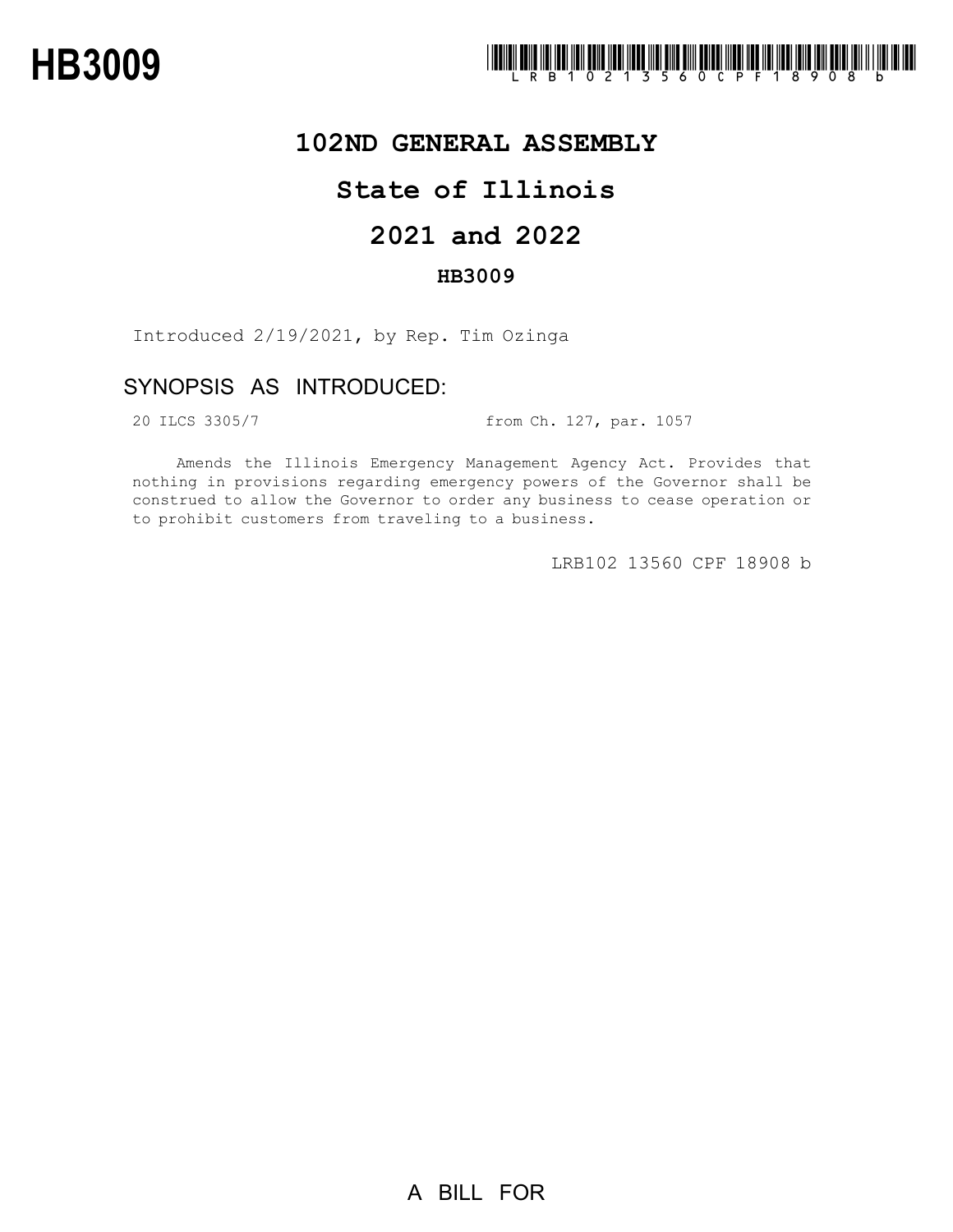1

AN ACT concerning State government.

#### **Be it enacted by the People of the State of Illinois, represented in the General Assembly:** 2 3

Section 5. The Illinois Emergency Management Agency Act is amended by changing Section 7 as follows: 4 5

(20 ILCS 3305/7) (from Ch. 127, par. 1057) 6

Sec. 7. Emergency Powers of the Governor. In the event of a disaster, as defined in Section 4, the Governor may, by proclamation declare that a disaster exists. Upon such proclamation, the Governor shall have and may exercise for a period not to exceed 30 days the following emergency powers; provided, however, that the lapse of the emergency powers shall not, as regards any act or acts occurring or committed within the 30-day period, deprive any person, firm, corporation, political subdivision, or body politic of any right or rights to compensation or reimbursement which he, she, it, or they may have under the provisions of this Act: 7 8 9 10 11 12 13 14 15 16 17

(1) To suspend the provisions of any regulatory statute prescribing procedures for conduct of State business, or the orders, rules and regulations of any State agency, if strict compliance with the provisions of any statute, order, rule, or regulation would in any way prevent, hinder or delay necessary action, including 18 19 20 21 22 23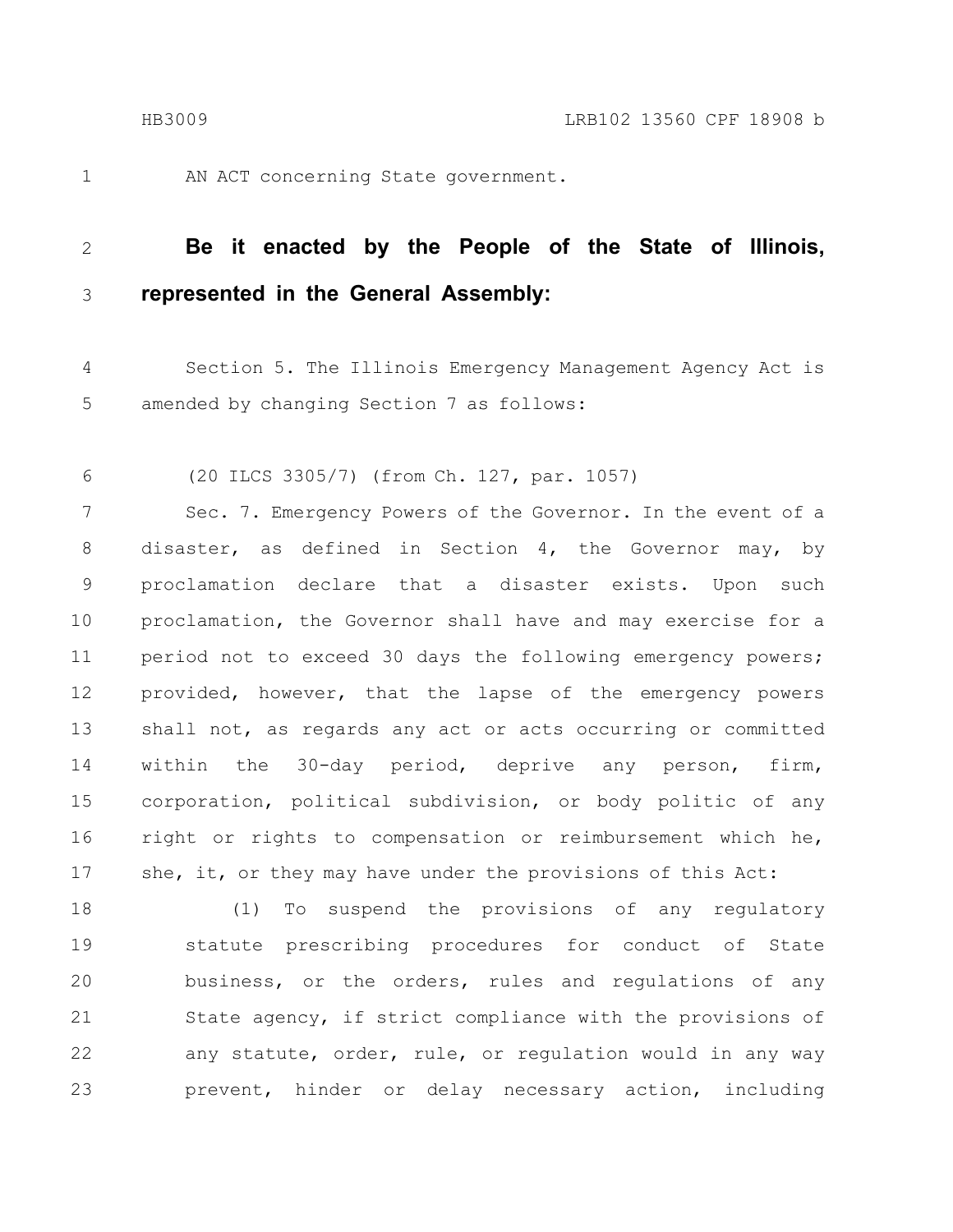1 2 emergency purchases, by the Illinois Emergency Management Agency, in coping with the disaster.

3 4

5

(2) To utilize all available resources of the State government as reasonably necessary to cope with the disaster and of each political subdivision of the State.

(3) To transfer the direction, personnel or functions of State departments and agencies or units thereof for the purpose of performing or facilitating disaster response and recovery programs. 6 7 8 9

(4) On behalf of this State to take possession of, and to acquire full title or a lesser specified interest in, any personal property as may be necessary to accomplish the objectives set forth in Section 2 of this Act, including: airplanes, automobiles, trucks, trailers, buses, and other vehicles; coal, oils, gasoline, and other fuels and means of propulsion; explosives, materials, equipment, and supplies; animals and livestock; feed and seed; food and provisions for humans and animals; clothing and bedding; and medicines and medical and surgical supplies; and to take possession of and for a limited period occupy and use any real estate necessary to accomplish those objectives; but only upon the undertaking by the State to pay just compensation therefor as in this Act provided, and then only under the following provisions: 10 11 12 13 14 15 16 17 18 19 20 21 22 23 24 25

26

a. The Governor, or the person or persons as the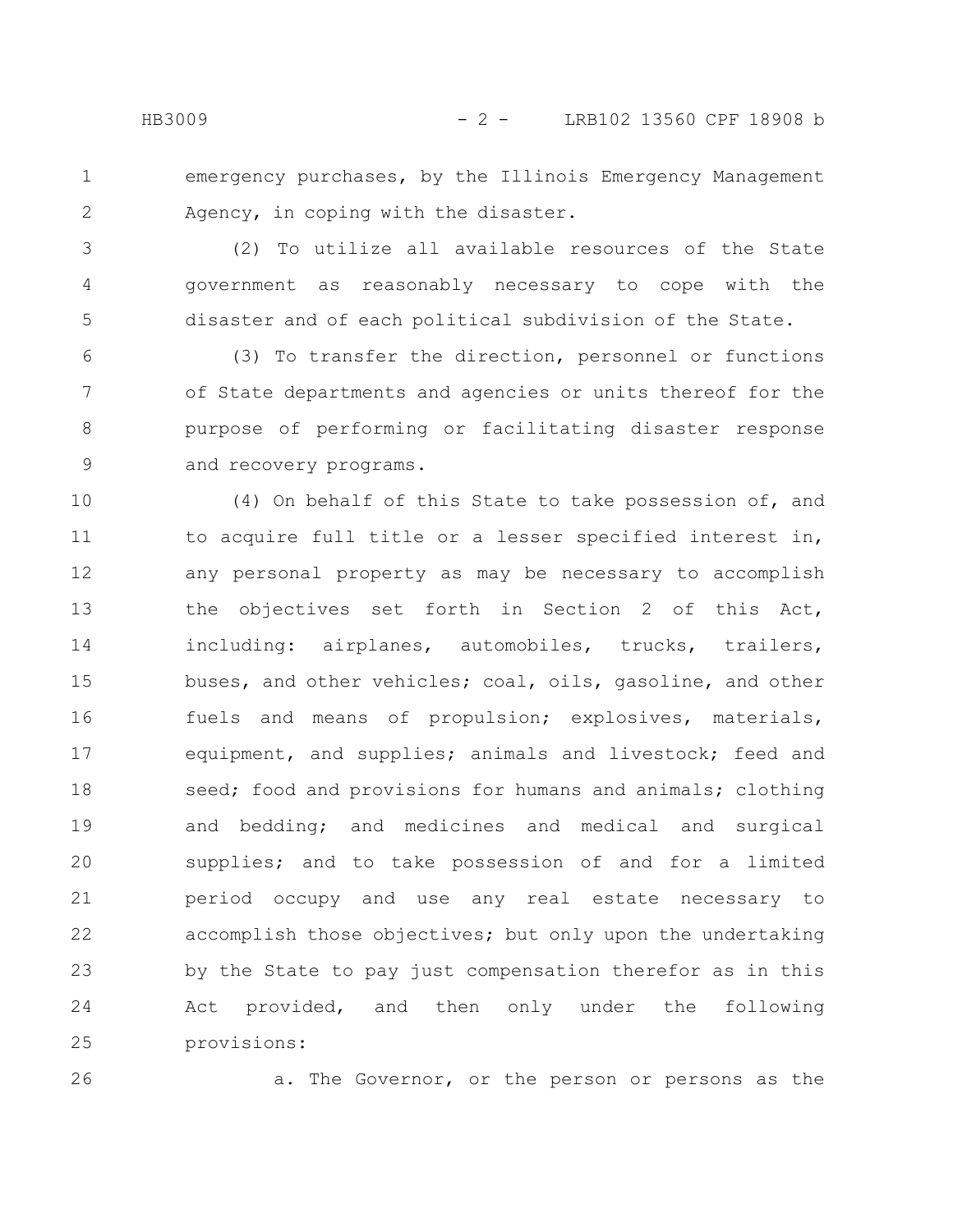Governor may authorize so to do, may forthwith take possession of property for and on behalf of the State; provided, however, that the Governor or persons shall simultaneously with the taking, deliver to the owner or his or her agent, if the identity of the owner or agency is known or readily ascertainable, a signed statement in writing, that shall include the name and address of the owner, the date and place of the taking, description of the property sufficient to identify it, a statement of interest in the property that is being so taken, and, if possible, a statement in writing, signed by the owner, setting forth the sum that he or she is willing to accept as just compensation for the property or use. Whether or not the owner or agent is known or readily ascertainable, a true copy of the statement shall promptly be filed by the Governor or the person with the Director, who shall keep the docket of the statements. In cases where the sum that the owner is willing to accept as just compensation is less than \$1,000, copies of the statements shall also be filed by the Director with, and shall be passed upon by an Emergency Management Claims Commission, consisting of 3 disinterested citizens who shall be appointed by the Governor, by and with the advice and consent of the Senate, within 20 days after the Governor's declaration of a disaster, and if the sum 1 2 3 4 5 6 7 8 9 10 11 12 13 14 15 16 17 18 19 20 21 22 23 24 25 26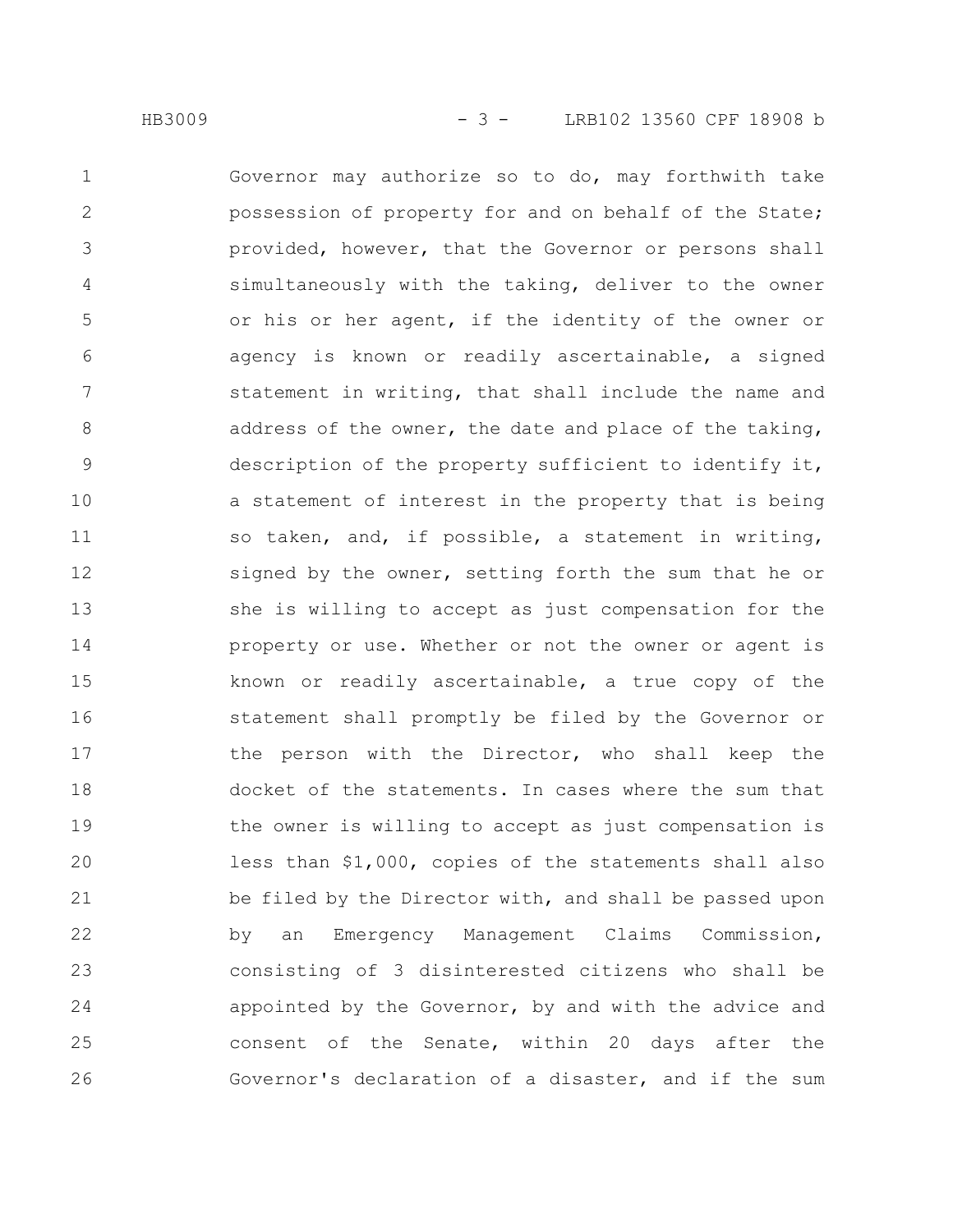HB3009 - 4 - LRB102 13560 CPF 18908 b

fixed by them as just compensation be less than \$1,000 and is accepted in writing by the owner, then the State Treasurer out of funds appropriated for these purposes, shall, upon certification thereof by the Emergency Management Claims Commission, cause the sum so certified forthwith to be paid to the owner. The Emergency Management Claims Commission is hereby given the power to issue appropriate subpoenas and to administer oaths to witnesses and shall keep appropriate minutes and other records of its actions upon and the disposition made of all claims. 1 2 3 4 5 6 7 8 9 10 11

b. When the compensation to be paid for the taking or use of property or interest therein is not or cannot be determined and paid under item a of this paragraph (4), a petition in the name of The People of the State of Illinois shall be promptly filed by the Director, which filing may be enforced by mandamus, in the circuit court of the county where the property or any part thereof was located when initially taken or used under the provisions of this Act praying that the amount of compensation to be paid to the person or persons interested therein be fixed and determined. The petition shall include a description of the property that has been taken, shall state the physical condition of the property when taken, shall name as defendants all interested parties, shall set forth the 12 13 14 15 16 17 18 19 20 21 22 23 24 25 26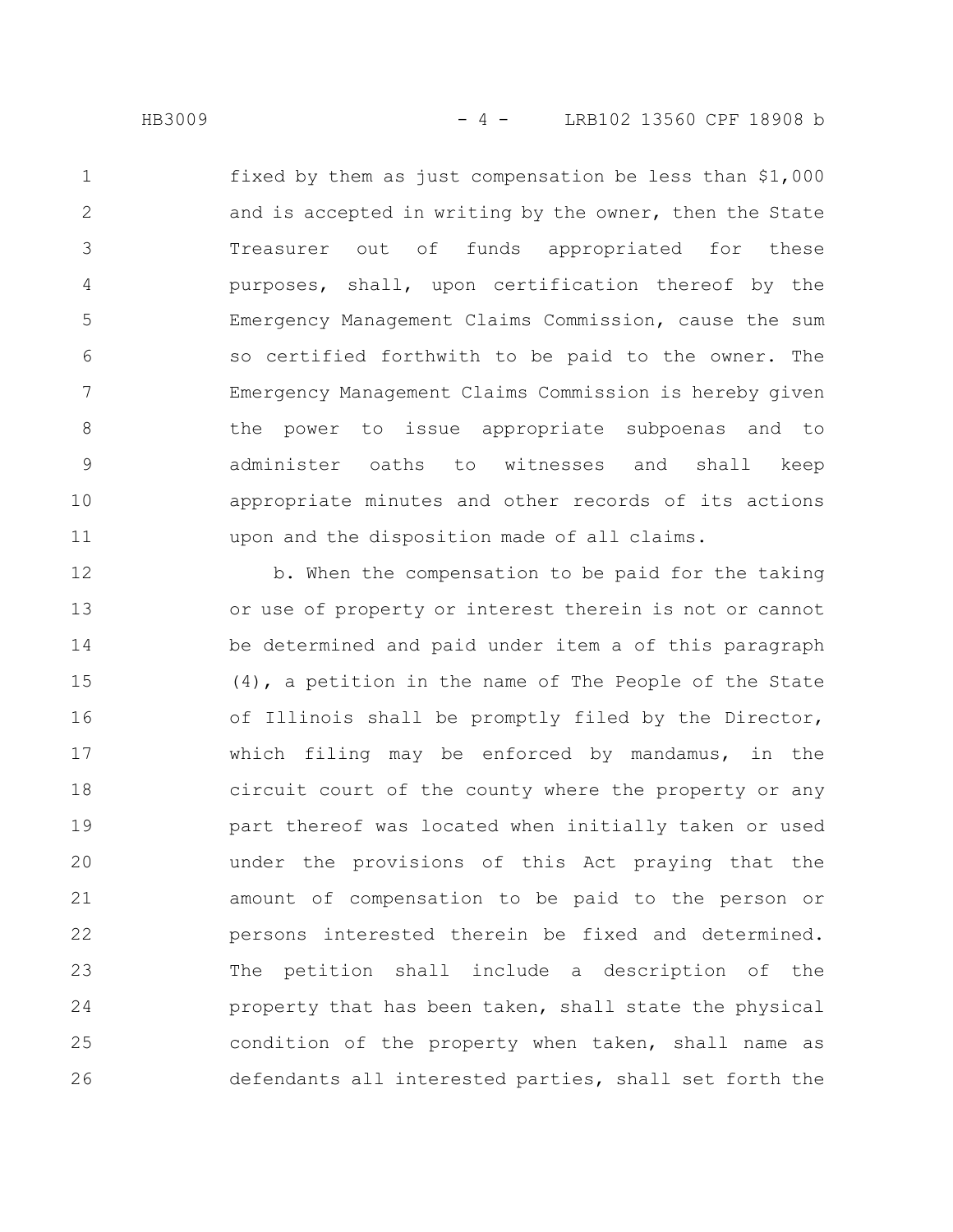1

2

3

4

5

sum of money estimated to be just compensation for the property or interest therein taken or used, and shall be signed by the Director. The litigation shall be handled by the Attorney General for and on behalf of the State.

c. Just compensation for the taking or use of property or interest therein shall be promptly ascertained in proceedings and established by judgment against the State, that shall include, as part of the just compensation so awarded, interest at the rate of 6% per annum on the fair market value of the property or interest therein from the date of the taking or use to the date of the judgment; and the court may order the payment of delinquent taxes and special assessments out of the amount so awarded as just compensation and may make any other orders with respect to encumbrances, rents, insurance, and other charges, if any, as shall be just and equitable. 6 7 8 9 10 11 12 13 14 15 16 17 18

(5) When required by the exigencies of the disaster, to sell, lend, rent, give, or distribute all or any part of property so or otherwise acquired to the inhabitants of this State, or to political subdivisions of this State, or, under the interstate mutual aid agreements or compacts as are entered into under the provisions of subparagraph (5) of paragraph (c) of Section 6 to other states, and to account for and transmit to the State Treasurer all funds, 19 20 21 22 23 24 25 26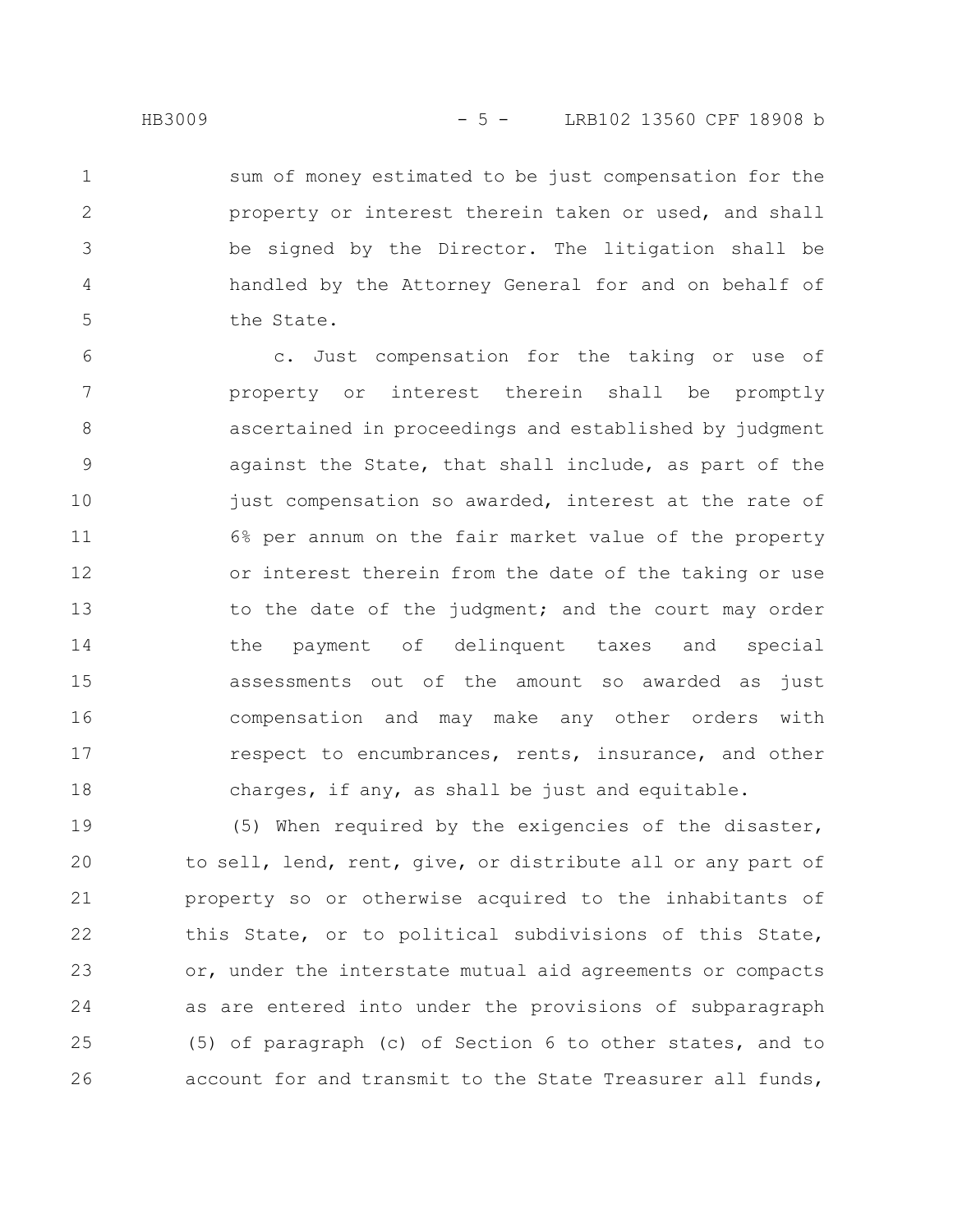HB3009 - 6 - LRB102 13560 CPF 18908 b

- 
- if any, received therefor. 1

(6) To recommend the evacuation of all or part of the population from any stricken or threatened area within the State if the Governor deems this action necessary. 2 3 4

(7) To prescribe routes, modes of transportation, and destinations in connection with evacuation. 5 6

(8) To control ingress and egress to and from a disaster area, the movement of persons within the area, and the occupancy of premises therein. 7 8 9

(9) To suspend or limit the sale, dispensing, or transportation of alcoholic beverages, firearms, explosives, and combustibles. 10 11 12

(10) To make provision for the availability and use of temporary emergency housing. 13 14

(11) A proclamation of a disaster shall activate the State Emergency Operations Plan, and political subdivision emergency operations plans applicable to the political subdivision or area in question and be authority for the deployment and use of any forces that the plan or plans apply and for use or distribution of any supplies, equipment, and materials and facilities assembled, stockpiled or arranged to be made available under this Act or any other provision of law relating to disasters. 15 16 17 18 19 20 21 22 23

(12) Control, restrict, and regulate by rationing, freezing, use of quotas, prohibitions on shipments, price fixing, allocation or other means, the use, sale or 24 25 26